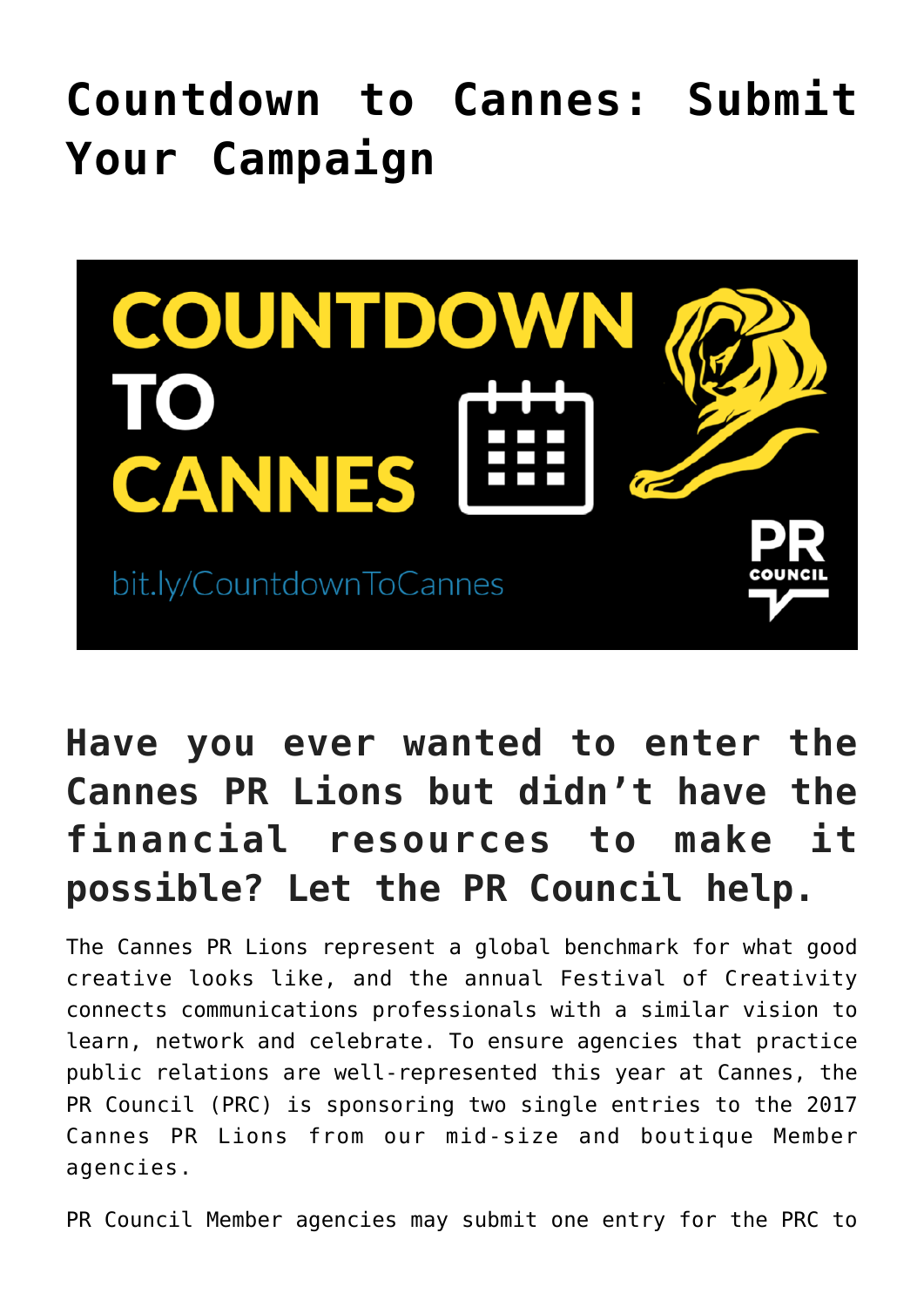consider – this should represent the agency's most creative work that also has business outcome (e.g. sales data). The agency will also identify which [category in the PR Lions](https://www.canneslions.com/awards/the-lions/pr) it would like to enter, and the campaign will be judged accordingly by the PRC Board. Please see below for an outline of what should be submitted for consideration.

**Member agencies must submit a summary of their campaign to the PRC by January 27, 2017. The PRC Board will select the two winning campaigns no later than February 10, 2017.** As the first Cannes Lions deadline is March 24, this allows for 5 weeks of video production and final editing of each written entry. Please note that agencies will be responsible for the creation of a presentation board, all supporting materials and a list of credits.

## **Campaign Submission**

In the Cannes PR Lions, a number of criteria will be considered during judging and weighted as follows: 20% idea; 30% strategy; 20% execution; 30% results.

While the final Cannes PR Lions entry allows for around 500 words per section, please send 1-2 sentences for the following categories:

- Overview of campaign
- Creative Idea
- Strategy/Research
- Execution
- Results

If you have already written an awards entry for a different program (PR Week Awards, SABRE, Silver Anvil, etc.), you may submit that entry.